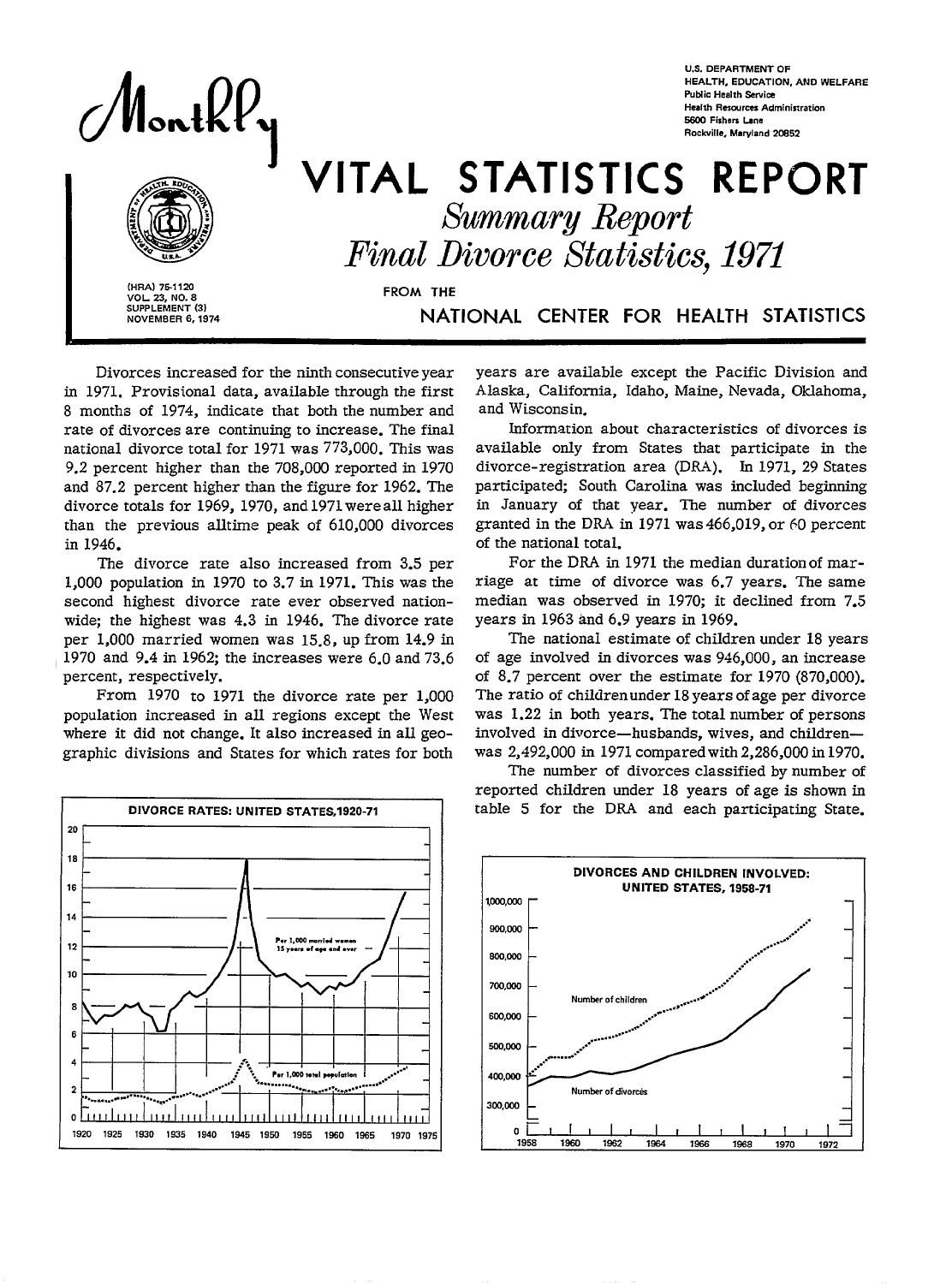## **2** MONTHLY VITAL STATISTICS REPORT

#### Table 1. DIVORCES AND RATES: UNITED STATES, EACH REGION, DIVISION, AND STATE, 1969-71

Lusta are counts or decrees granted and menoted annuments and dissolutions of marriage) supplied by States except as noted. Figures for the divorce.<br>registration States differ slightly from those based on sample data shown

| Region, division,                                                                                                                                                                                                                                                                                                                                          |                                                                                                                      | Number                                                                                                  |                                                                                                           |                                                                           | Rate                                                                   |                                                                         | Region, division.                                                                                                                                                                                                                                                                                                                                                                                                       | Number                                                                                                                           |                                                                                                                                        |                                                                                                                               |                                                                                                | Rate                                                                                               |                                                                                                |
|------------------------------------------------------------------------------------------------------------------------------------------------------------------------------------------------------------------------------------------------------------------------------------------------------------------------------------------------------------|----------------------------------------------------------------------------------------------------------------------|---------------------------------------------------------------------------------------------------------|-----------------------------------------------------------------------------------------------------------|---------------------------------------------------------------------------|------------------------------------------------------------------------|-------------------------------------------------------------------------|-------------------------------------------------------------------------------------------------------------------------------------------------------------------------------------------------------------------------------------------------------------------------------------------------------------------------------------------------------------------------------------------------------------------------|----------------------------------------------------------------------------------------------------------------------------------|----------------------------------------------------------------------------------------------------------------------------------------|-------------------------------------------------------------------------------------------------------------------------------|------------------------------------------------------------------------------------------------|----------------------------------------------------------------------------------------------------|------------------------------------------------------------------------------------------------|
| and State                                                                                                                                                                                                                                                                                                                                                  | 1971                                                                                                                 | 1970                                                                                                    | 1969                                                                                                      | 1971                                                                      | 1970                                                                   | 1969                                                                    | and State                                                                                                                                                                                                                                                                                                                                                                                                               | 1971                                                                                                                             | 1970                                                                                                                                   | 1969                                                                                                                          | 1971                                                                                           | 1970                                                                                               | 1969                                                                                           |
| United States <sup>1</sup> ------                                                                                                                                                                                                                                                                                                                          | 773,000                                                                                                              | 708,000                                                                                                 | 639,000                                                                                                   | 3.7                                                                       | 3.5                                                                    | 3.2                                                                     | West North CentralCon.                                                                                                                                                                                                                                                                                                                                                                                                  |                                                                                                                                  |                                                                                                                                        |                                                                                                                               |                                                                                                |                                                                                                    |                                                                                                |
| Region:<br>Northeast----------------<br>North Central <sup>1</sup> -----------<br>South--------------------<br>West--------------------<br>Northeast:<br>New England-------------<br>Middle Atlantic_________<br>North Central:<br>East North Central______<br>West North Central-------<br>South:<br>South Atlantic----------<br>East South Central------ | 101,000<br>204,000<br>269,000<br><sup>1</sup> 199,000<br>29,755<br>71,107<br>2145,305<br>53,018<br>119,938<br>54,472 | 86,000<br>186,000<br>1242,000<br>194,000<br>25,807<br>59,860<br>2129,828<br>48,169<br>106,103<br>50,607 | 77,000<br>177,000<br>1225,000<br>$-159,000$<br>24,268<br>53,180<br>1131,107<br>45,483<br>99,400<br>46,859 | 2.0<br>3.5<br>4.2<br>45.6<br>2.5<br>1.9<br>$\bullet$<br>3.2<br>3.8<br>4.2 | 1.8<br>3.3<br>13.9<br>5.6<br>2.2<br>1.6<br>$\ast$<br>3.0<br>3.5<br>4.0 | 1.6<br>3.2<br>13.6<br>$-4.7$<br>2.1<br>1.4<br>13.3<br>2.8<br>3.3<br>3.6 | Missouri ---------------<br>North Dakota----------<br>South Dakota_________<br>Nebraska--------------<br>Kansas-----------------<br>South Atlantic:<br>Delaware-------------<br>Maryland---------------<br>District of Columbia --<br>Virginia---------------<br>West Virginia---------<br>North Carolina________<br>South Carolina--------<br>Georgia---------------<br>Florida----------------<br>East South Central: | 19,643<br>1,181<br>1,403<br>4,013<br>9,461<br>1,830<br>10,060<br>2,629<br>13,261<br>6,178<br>15,350<br>6,657<br>20,245<br>43,728 | 17,852<br>985<br>1,357<br>3,712<br>8,785<br>1,732<br>9,252<br>2,268<br>11,879<br>s'<br>.584<br>13,702<br>5.<br>829<br>18,649<br>37,208 | 17,578<br>910<br>1,255<br>3,275<br>7,956<br>1,550<br>8,827<br>2,313<br>11,417<br>4,772<br>12,872<br>5,435<br>17,315<br>34,899 | 4.1<br>1.9<br>2.1<br>2.7<br>4.2<br>3.3<br>2.5<br>3.5<br>2.8<br>3.5<br>3.0<br>2.5<br>4.3<br>6.2 | 3.8<br>1.6<br>2.0<br>2.5<br>3.9<br>3.2<br>$2 - 4$<br>3.0<br>2,6<br>3.2<br>2.7<br>2,3<br>4.1<br>5,5 | 3.8<br>1.5<br>1.9<br>2.3<br>3.4<br>2.9<br>2.3<br>2.9<br>2.4<br>2.6<br>2.5<br>2.0<br>3.7<br>5.5 |
| West South Central------<br>West:<br>Mountain <sup>2</sup> ---------------<br>Pacific------------------                                                                                                                                                                                                                                                    | 94, 375<br>53,888<br>143,640                                                                                         | 282,747<br>48,995<br>144,696                                                                            | 276,683<br>47,279<br>110,862                                                                              | 4.8<br>$\ast$<br>5.3                                                      | 菁<br>5.9<br>5.5                                                        | 23.9<br>$\star$<br>4.3                                                  | Kentucky --------------<br>Tennessee-------------<br>Alabama ---------------<br>Mississippi ___________                                                                                                                                                                                                                                                                                                                 | 11,141<br>17,490<br>16,905<br>8,936                                                                                              | 10,664<br>16,623<br>15,109<br>8,211                                                                                                    | 9,833<br>15,374<br>14,146<br>7,506                                                                                            | 3.4<br>4.4<br>4.9<br>4.0                                                                       | 3.3<br>4.1<br>4.4<br>3.7                                                                           | 3.0<br>3.9<br>4.0<br>3.2                                                                       |
| New England:<br>Maine-------------------<br>New Hampshire-----------<br>Vermont------------------<br>Massachusetts -----------                                                                                                                                                                                                                             | 3,925<br>2,941<br>1,171<br>12,881                                                                                    | 3,853<br>2,433<br>1,028<br>10,994                                                                       | 3,392<br>2,280<br>793<br>10,787                                                                           | 3.9<br>3.9<br>2.6<br>2.2                                                  | 3.9<br>3.3<br>2.3<br>1.9                                               | 3.5<br>3.2<br>1.8<br>2.0                                                | West South Central:<br>Arkansas---------------<br>Louisiana--------------<br>Oklahoma--------------<br>$T$ exas -------------------                                                                                                                                                                                                                                                                                     | 12,959<br>9,431<br>16,417<br>55,568                                                                                              | 29.310<br>25,065<br>16,842<br>51,530                                                                                                   | 9,152<br>24,885<br>15,728<br>46,918                                                                                           | 6.7<br>2.6<br>6.3<br>4.8                                                                       | $^{24.8}$<br>$\ast$<br>6.6<br>4.6                                                                  | 4.6<br>$\ast$<br>6.1<br>4.2                                                                    |
| Rhode Island------------<br>Connecticut ______________<br>Middle Atlantic:<br>New York-----------------<br>New Jersey<br>Pennsylvania-------------                                                                                                                                                                                                         | 1,803<br>7,034<br>33,101<br>12,896<br>25,110                                                                         | 1,687<br>5,812<br>26,404<br>10,834<br>22,622                                                            | 1,267<br>5,749<br>21,184<br>10,416<br>21,580                                                              | 1.9<br>2.3<br>1.8<br>1.8<br>2.1                                           | 1.8<br>1.9<br>1.4<br>1.5<br>1.9                                        | 1.4<br>1.9<br>1.2<br>1.5<br>1.8                                         | Mountain:<br>Montana----------------<br>Idaho------------------<br>Wyoming----------------<br>Colorado---------------<br>New Mexico <sup>2</sup> <sub>mu-property</sub>                                                                                                                                                                                                                                                 | 3,366<br>3,664<br>,988<br>ı<br>,809<br>$11^{\circ}$<br>44,580                                                                    | 3,047<br>3,612<br>1,797<br>10,400<br>4,375                                                                                             | 2,806<br>3,506<br>1,722<br>8,996<br>3,539                                                                                     | 4.8<br>5.0<br>5.8<br>5.2<br>$\ast$                                                             | 4.4<br>5.1<br>5.4<br>4.7<br>4.3                                                                    | 4.0<br>4.9<br>5.4<br>4.3<br>$\ast$                                                             |
| East North Central:<br>0hi0---------------------<br>Indiana ------------------<br>Illinois-----------------<br>Michigan----------------<br>Wisconsin----------------<br>West North Central:                                                                                                                                                                | 42,186<br>222,266<br>40,136<br>31,790<br>8,927                                                                       | 39,302<br><sup>2</sup> 15.153<br>36,450<br>29,993<br>8,930                                              | 35,558<br><sup>3</sup> 23,396<br>35,974<br>28, 347<br>7,832                                               | 3.9<br>$\star$<br>3.6<br>3.5<br>2.0                                       | 3.7<br>3.3<br>3.4<br>2.0                                               | 3.3<br>$^{34.6}$<br>3.3<br>3.2<br>1.9                                   | Arizona---------------<br>Utah--------------------<br>Nevada -----------------<br>Pacific:<br>Washington------------<br>Oregon-----------------<br>California------------                                                                                                                                                                                                                                               | 514,588<br>4,419<br>9,474<br>19,207<br>10,687<br>108,309                                                                         | 412,714<br>3,912<br>9,138<br>17,887<br>9,583<br>112,942                                                                                | 411,918<br>3,841<br>10,951<br>16,815<br>8.643<br>81,546                                                                       | 7.9<br>4.0<br>18.5<br>5.6<br>5.0<br>5,4                                                        | 7.2<br>3.7<br>18.7<br>5.2<br>4.6<br>5.7                                                            | 7.0<br>3.7<br>24.0<br>4,9<br>4.3<br>4.2                                                        |
| Minnesota---------------<br>Iova---------------------                                                                                                                                                                                                                                                                                                      | 9,545<br>7,772                                                                                                       | 8,290<br>7,188                                                                                          | 7,551<br>6,958                                                                                            | 2,5<br>2.7                                                                | 2.2<br>2.5                                                             | 2.0<br>2.5                                                              | Alaska__________________<br>Hawaii _________________                                                                                                                                                                                                                                                                                                                                                                    | 1,746<br>3,691                                                                                                                   | 1,695<br>2,589                                                                                                                         | 1,516<br>2,342                                                                                                                | 5.6<br>4.7                                                                                     | 5.6<br>3.4                                                                                         | 5.4<br>2.9                                                                                     |

 $4$ Data are for divorce records filed.  $5$   $5$  includes divorce records filed for some counties.

-pata are incomplete.<br><sup>3</sup>Data are estimated.

## Table 2. DIVORCES AND ANNULMENTS AND RATES: UNITED STATES,  $1950-71$

[Data refer only to events occurring within the United States. Alaska in

|                                    | Divorces          |                     | Rate per $1.0001$                     |  |  |  |
|------------------------------------|-------------------|---------------------|---------------------------------------|--|--|--|
| Year                               | and<br>annulments | Total<br>population | Married women<br>15 years<br>and over |  |  |  |
| 1971----------------------------   | 773,000           | 3.7                 | 15.8                                  |  |  |  |
| 1970----------------------------   | 708,000           | 3.5                 | 14.9                                  |  |  |  |
| 1969 ---------------------------   | 639,000           | 3.2                 | 13.4                                  |  |  |  |
| 1968-----------------------------  | 584,000           | 2.9                 | 12.5                                  |  |  |  |
| 1967-----------------------------  | 523,000           | 2.6                 | 11.2                                  |  |  |  |
| 1966----------------------------   | 499,000           | 2.5                 | 10.9                                  |  |  |  |
| 1965----------------------------   | 479,000           | 2.5                 | 10.6                                  |  |  |  |
| 1964 ----------------------------  | 450,000           | 2.4                 | 10.0                                  |  |  |  |
| 1963----------------------------   | 428,000           | 2.3                 | 9.6                                   |  |  |  |
| 1962----------------------------   | 413,000           | 2.2                 | 9.4                                   |  |  |  |
| 1961-----------------------------  | 414,000           | 2.3                 | 9.6                                   |  |  |  |
| 1960---------------------------    | 393,000           | 2.2                 | 9.2                                   |  |  |  |
| 1959----------------------------   | 395,000           | 2.2                 | 9.3                                   |  |  |  |
| 1958----------------------------   | 368,000           | 2.1                 | 8.9                                   |  |  |  |
| 1957----------------------------   | 381,000           | 2.2                 | 9.2                                   |  |  |  |
| 1956-----------------------------  | 382,000           | 2.3                 | 9.4                                   |  |  |  |
| 1955----------------------------   | 377,000           | 2.3                 | 9.3                                   |  |  |  |
| 1954 ----------------------------- | 379,000           | 2.4                 | 9.5                                   |  |  |  |
| 1953----------------------------   | 390,000           | 2.5                 | 9.9                                   |  |  |  |
| 1952---------------------------    | 392,000           | 2.5                 | 10.1                                  |  |  |  |
| 1951 _____________________________ | 381,000           | 2.5                 | 9.9                                   |  |  |  |
|                                    | 385,000           | 2.6                 | 10.3                                  |  |  |  |

EMENTS AND RATES: UNITED-STATES, Table 3. MEDIAN-DURATION OF-MARRIAGE-PRIOR TO-DIVORCE-OR-AN-<br>NULMENT: DIVORCE-REGISTRATION AREA AND EACH REGISTRATION<br>STATE, 1969-71

**Chdd** beginnin~ with 1939 and Z&fail with 1960] [Pasedon sample data. Xediaim computed on data by single yearn, exciting duration of men'iage not stated. Tke divorceaegistwation 8rea included 2S Statm in 1969 and 1970 and 29 States in 1671]

|                                                                                    |                                                           | vace her $T'$ and $T''$ |               |                                                |                             |      |     |  |
|------------------------------------------------------------------------------------|-----------------------------------------------------------|-------------------------|---------------|------------------------------------------------|-----------------------------|------|-----|--|
| Year                                                                               | Divorces<br>and                                           |                         | Married women | Area                                           | Median duration of marriage |      |     |  |
|                                                                                    | annulments<br>Total<br>15 years<br>population<br>and over |                         |               | 1971                                           | 1970                        | 1969 |     |  |
| 1971-----------------------------                                                  | 773,000                                                   | 3.7                     | 15.8          | Divorce-registration area--------------        | 6.7                         | 6.7  | 6.9 |  |
| 1970----------------------------                                                   | 708,000                                                   | 3.5                     | 14.9          |                                                |                             |      |     |  |
| 1969 ---------------------------                                                   | 639,000                                                   | 3.2                     | 13.4          |                                                | 5.4                         | 5.3  | 5.6 |  |
| 1968-----------------------------                                                  | 584,000                                                   | 2.9                     | 12.5          |                                                | 5.2                         | 5.4  | 5.6 |  |
| 1967-----------------------------<br>1966 ----------------------------             | 523,000                                                   | 2.6                     | 11.2          |                                                | 6.9                         | 6.8  | 6.9 |  |
| 1965----------------------------                                                   | 499,000                                                   | 2.5                     | 10.9          | Connecticut ---------------------------------- | 8.7                         | 8.6  | 8.9 |  |
| 1964 ---------------------------                                                   | 479,000                                                   | 2.5                     | 10.6          |                                                | 5.3                         | 5.4  | 5.2 |  |
| 1963---------------------------                                                    | 450,000<br>428,000                                        | 2.4<br>2.3              | 10.0          |                                                | 6.8                         | 7.2  | 7.3 |  |
| 1962----------------------------                                                   | 413,000                                                   | 2.2                     | 9.6           |                                                | 5.0                         | 4.6  | 5.0 |  |
| 1961-----------------------------                                                  | 414,000                                                   | 2.3                     | 9.4           |                                                | 6.4                         | 6.6  | 6.7 |  |
| 1960---------------------------                                                    | 393,000                                                   | 2.2                     | 9.6           |                                                | 5.8                         | 5.6  | 5.7 |  |
| 1959 ----------------------------                                                  | 395,000                                                   | 2.2                     | 9.2           |                                                | 5.1                         | 5.1  | 5.4 |  |
| 1958----------------------------                                                   |                                                           |                         | 9.3           |                                                | 5.7                         | 5.7  | 5.8 |  |
| 1957-----------------------------                                                  | 368,000<br>381,000                                        | 2.1<br>2.2              | 8.9           |                                                | 8.6                         | 8.8  | 9.2 |  |
| 1956----------------------------                                                   | 382,000                                                   | 2.3                     | 9.2           |                                                | 6.9                         | 7.0  | 7.1 |  |
| 1955----------------------------                                                   | 377,000                                                   | 2.3                     | 9.4           |                                                | 5.5                         | 5.4  | 5.6 |  |
| 1954 -----------------------------                                                 | 379,000                                                   | 2.4                     | 9.3<br>9.5    |                                                | 5.3                         | 5.1  | 5.6 |  |
| 1953----------------------------                                                   | 390,000                                                   | 2.5                     |               |                                                | 6.2                         | 6.0  | 6.2 |  |
| 1952_____________________________                                                  | 392,000                                                   | 2.5                     | 9.9<br>10.1   |                                                | 9.3                         | 9.3  | 9.4 |  |
| 1951----------------------------                                                   | 381,000                                                   | 2.5                     | 9.9           |                                                | 6.5                         | 6.3  | 6.7 |  |
| 1950----------------------------                                                   | 385,000                                                   | 2.6                     | 10.3          |                                                | 5.7                         | 5.9  | 5.8 |  |
|                                                                                    |                                                           |                         |               |                                                | 7.6                         | 8.1  | 8.5 |  |
|                                                                                    |                                                           |                         |               | Rhode Island---------------------------------- | 8.7                         | 9.2  | 9.1 |  |
| <sup>1</sup> Data are based on population enumerated as of April 1 for 1950, 1960, |                                                           |                         |               | South Carolina-------------------------------- | 7.1                         | ---  | --- |  |
| and 1970, and estimated as of July 1 for all other years.                          |                                                           |                         |               | South Dakota--------------------------------   | 5.8                         | 5.9  | 6.6 |  |
|                                                                                    |                                                           |                         |               |                                                | 5.5                         | 5.6  | 5.7 |  |
|                                                                                    |                                                           |                         |               |                                                | 4.7                         | 5.3  | 5,5 |  |
|                                                                                    |                                                           |                         |               |                                                | 9.1                         | 8.3  | 9.1 |  |
|                                                                                    |                                                           |                         |               |                                                | 8.3                         | 7.7  | 8.4 |  |
|                                                                                    |                                                           |                         |               |                                                | 7:7                         | 7.9  | 8.0 |  |
|                                                                                    |                                                           |                         |               |                                                | 4.9                         | 4.6  | 4.9 |  |
|                                                                                    |                                                           |                         |               |                                                |                             |      |     |  |

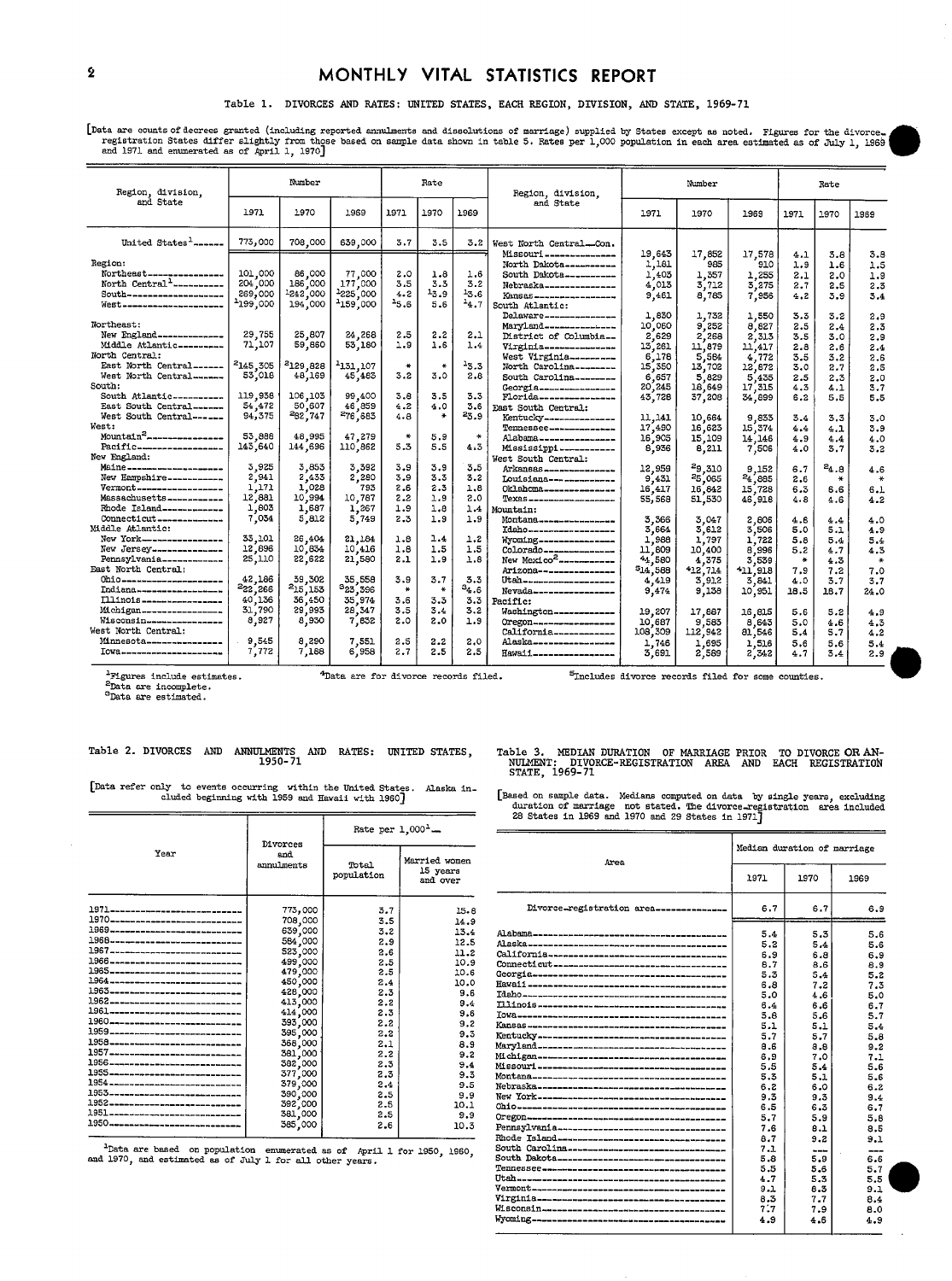This report presents summary tabulations from<br>the final divorce statistics for 1971, More detailed tabulations for 1971 will be published in *Marriage and Divorce*. Prior to the publication of that volume, the National Center for Health Statistics will respond to requests for unpublished data whenever possible. Vital Statistics of the United States, Volume III -

Table 4. ESTIMATED NUMBER OF CHILDREN INVOLVED IN DIVORCES AND<br>ANNOIMENTS: UNITED STATES, 1954-71

The final divorce statistics for 1971. More de- Frequencies based on sample; for all other years estimated from

| $10.1101$ cuplately $10.10$ and $177.1$ was 20 percented 20                                                                                             |                                                                                                                                                                                   |                                                                                                 |                                                |                                                                                                                                                                                                                                            |                                                                                                 |                                                                      |
|---------------------------------------------------------------------------------------------------------------------------------------------------------|-----------------------------------------------------------------------------------------------------------------------------------------------------------------------------------|-------------------------------------------------------------------------------------------------|------------------------------------------------|--------------------------------------------------------------------------------------------------------------------------------------------------------------------------------------------------------------------------------------------|-------------------------------------------------------------------------------------------------|----------------------------------------------------------------------|
| Vital Statistics of the United States, Volume III -<br>Marriage and Divorce. Prior to the publication<br>of that volume, the National Center for Health | Year                                                                                                                                                                              | Estimated<br>number of<br>children<br>involved                                                  | Average<br>number of<br>children<br>per decree | Year                                                                                                                                                                                                                                       | Estimated<br>number of<br>children<br>involved                                                  | Average<br>number of<br>children<br>per decree                       |
| Statistics will respond to requests for unpub-<br>lished data whenever possible.                                                                        | $19711$ ---------<br>$19702$ ---------<br>1969-----------<br>1968-----------<br>1967----------<br>1966-----------<br>1965-----------<br>$1964^2$ ----------<br>$1963^2$ --------- | 946,000<br>870,000<br>840,000<br>784,000<br>701,000<br>669,000<br>630,000<br>613,000<br>562,000 |                                                | $1.22 \mid 1962^2$ ________<br>$1.22 \mid 1961^2$ ---------<br>$1.31$   1960-----------<br>$1.34$   1959 - - - - - - - - - -<br>$1.34$   1953<br>$1.34$   1957-<br>$1.32$   1956----------<br>$1.36$   1955<br>$1.31$   $1954$ ----------- | 532,000<br>516,000<br>463.000<br>468,000<br>398,000<br>379,000<br>361,000<br>347,000<br>341,000 | 1.29<br>1.25<br>1.18<br>1.18<br>1.08<br>0.99<br>0.95<br>0.92<br>0.90 |
|                                                                                                                                                         |                                                                                                                                                                                   |                                                                                                 |                                                | <sup>1</sup> Estimates are based on DRA frequencies instead of 16 States previously                                                                                                                                                        |                                                                                                 |                                                                      |

used.<br><sup>2</sup>Revised.

#### Table 5. DIVORCES AND ANNULMENTS BY NUMBER OF CHILDRFN REPORTED: DIVORCE-REGISTRATION AREA AND EACH REGISTRATION STATE, 1971

|  | [Based on sample data. Data relate to children under 18 years of age except as noted] |
|--|---------------------------------------------------------------------------------------|

| Area                                                  | All<br>divorces   | Rumber of children reported |         |        |        |        |           |            |
|-------------------------------------------------------|-------------------|-----------------------------|---------|--------|--------|--------|-----------|------------|
|                                                       | and<br>annulments | None                        | ı       | 2      | 3      | 4      | 5 or more | Not stated |
| Divorce-registration area -----------                 | 466,019           | 178,790                     | 110,931 | 83,295 | 42,139 | 17,991 | 12,410    | 20,463     |
|                                                       | 16,450            | 5,710                       | 3,640   | 2,440  | 1,400  | 660    | 300       | 2,300      |
|                                                       | 1,745             | 712                         | 430     | 318    | 166    | 48     | 50        | 21         |
| California-se---------------------------------        | 108,280           | 43,660                      | 25,590  | 18,680 | 8,810  | 3,190  | 1,680     | 6,670      |
|                                                       | 7,036             | 2.122                       | 1.548   | 1,376  | 858    | 346    | 248       | 538        |
|                                                       | 20,075            | 7,960                       | 4.720   | 3,350  | 1,560  | 540    | 355       | 1,590      |
| Havni i-saassa-saassa-saasaanoonaanoonoonaano         | 3,662             | 1,133                       | 956     | 742    | 394    | 207    | 195       | 35         |
|                                                       | 3,666             | 1,500                       | 852     | 652    | 330    | 188    | 82        | 62         |
|                                                       | 10,100            | 15,700                      | 9,330   | 6,770  | 3,700  | 1,580  | 1,240     | 1,780      |
|                                                       | 7,818             | 2.808                       | 1,892   | 1,522  | 758    | 414    | 268       | 156        |
|                                                       | 9,488             | 3,722                       | 2,384   | 1,686  | 912    | 406    | 248       | 130        |
| Kentucky-naussa-naussa-naussa-naussa-naussa           | 11,145            | 4,875                       | 2,765   | 1,705  | 800    | 440    | 290       | 270        |
|                                                       | 10,035            | 3.680                       | 2,180   | 1.615  | 735    | 290    | 205       | 1.330      |
| Michigan-----------------------------------           | 31,810            | 11,830                      | 7,570   | 5.920  | 3,450  | 1,620  | 1,140     | 280        |
|                                                       | 19,635            | 8,640                       | 4,645   | 3,380  | 1,675  | 675    | 500       | 120        |
|                                                       | 3,569             | 1,255                       | 752     | 643    | 361    | 171    | 118       | 69         |
|                                                       | 4,056             | 1,458                       | 1,038   | 760    | 422    | 186    | 182       | 10         |
|                                                       | 33,100            | 12,320                      | 7,360   | 6,440  | 3,240  | 1,260  | 1,030     | 1,450      |
| $0\text{h}10$ -asuussa-asussa-annosasus-aannosanaasus | 42,220            | 15,240                      | 10,940  | 8,150  | 4.080  | 2,040  | 1,620     | 150        |
| Огегопенницинницинницинницинницинници                 | 10,680            | 3,740                       | 2,295   | 1,975  | 1,035  | 410    | 280       | 945        |
| Pennsylvania-------------------------------           | 25,100            | 8,810                       | 6,100   | 5,010  | 2,170  | 940    | 640       | 1,430      |
| Rhode Island------------------------------            | 1,800             | 534                         | 407     | 364    | 225    | 96     | 69        | 105        |
| South Carolina-----------------------------           | 6.662             | 2,640                       | 1,728   | 1,254  | 558    | 264    | 146       | 72         |
| South Dakota-----------------------------             | 1,403             | 449                         | 393     | 271    | 147    | 80     | 61        | 2          |
| Tennesseenseensesseensesseensesseensesse              | 17,340            | 7,430                       | 4,305   | 2.815  | 1.315  | 595    | 380       | 500        |
|                                                       | 4,172             | 1,504                       | 936     | 744    | 334    | 182    | 154       | 258        |
|                                                       | 1,174             | 301                         | 225     | 251    | 157    | 102    | 90        | 48         |
| Virginia-seconosesero-seconosesero-seconoses          | 13,250            | 5,415                       | 3,485   | 2,290  | 1,190  | 475    | 325       | 70         |
|                                                       | 8,756             | 2,826                       | 1,990   | 1,816  | 1,108  | 506    | 466       | 44         |
|                                                       | 1,992             | 816                         | 475     | 356    | 189    | 80     | 48        | 28         |

 $1$  Data are for number of children affected by decree.

 $\bullet$